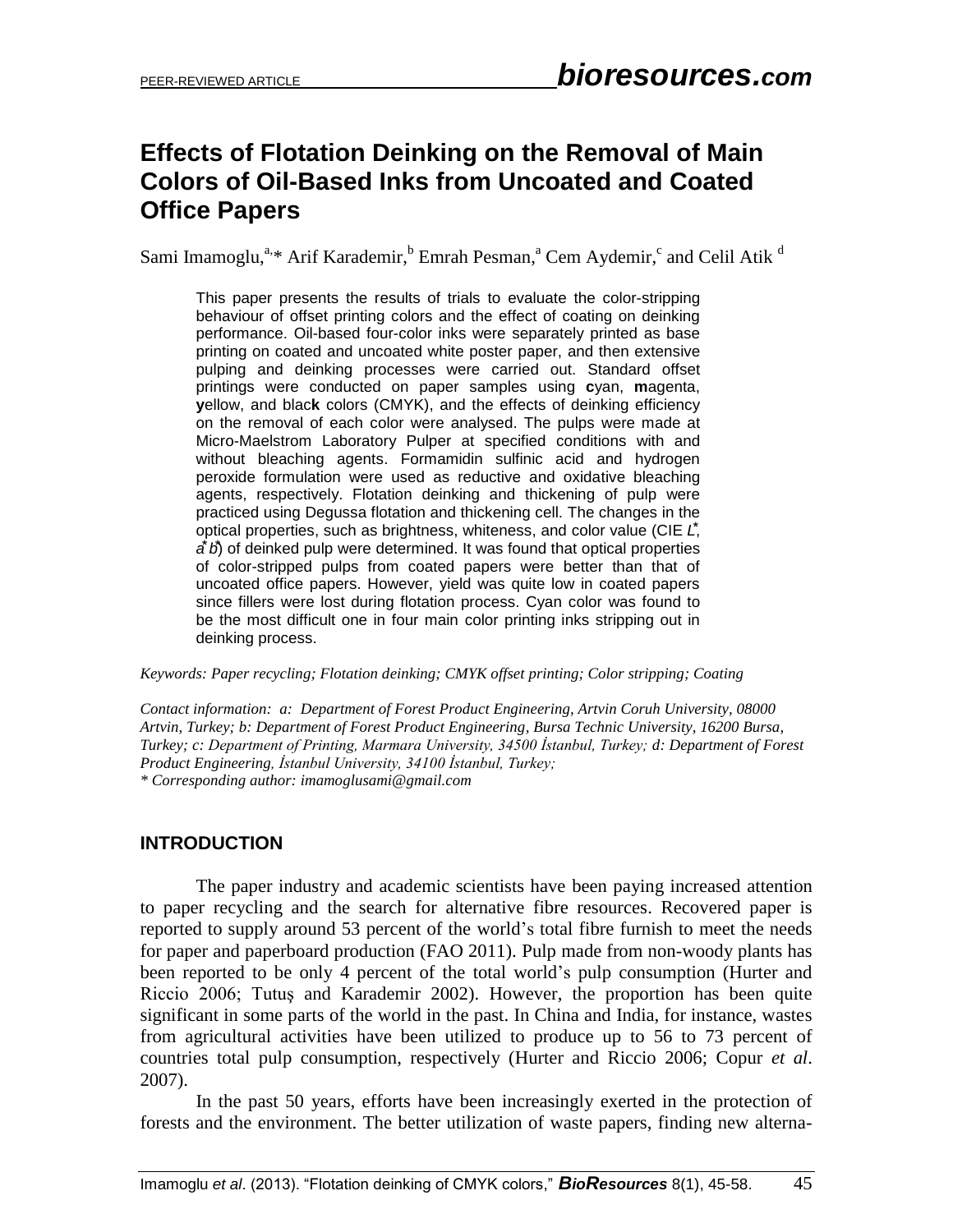tive fibre resources, and some genetic modifications on trees for industrial plantations have been pressing issues, and there are and have been numerous studies going on these fields (Byström and Lönnstedt 1997; Pilate *et al*. 2002; Berglund and Söderholm 2003; [Ververisa](http://www.sciencedirect.com/science/article/pii/S0926669003001171) *et al*. 2004). The usage of recovered fibers is especially important in countries with poor forest resources, since the recycling of paper can provide enough fibre to supply the increasing demand in a sustainable manner without damaging the environment (Karademir *et al*. 2002).

Waste papers contain a number of different materials, including fillers, starch, wet/dry strength chemicals, sizing agents, coating chemicals, some adhesives, coloring additives, and various inks. To recover high quality fibres from recycling, the processes should be designed to get rid of all these materials from papers without damaging both mechanical and optical properties of fibres. The solid waste material, *i.e.* the deinking sludge, needs to be properly disposed (Imamoglu and Karademir 2002).

Recovered poster paper and other documents may be present in waste paper in sufficient quantities to effect de-inking processes. Poster papers are mainly printed with CMYK (**c**yan, **m**agenta, **y**ellow, and blac**k**) colors by off-set printing systems. In order to produce economically attractive furnish and a good quality white pulp, they must first be color-stripped by use of a suitable method. Traditionally, sodium hypochlorite has been considered to be an efficient color stripping agent. However due to increasing environmental awareness, the industry is looking for an alternative process that does not use chlorine compounds (Hache *et al*. 1994). In keeping with the move away from chlorine-based bleaching agents, hydrogen peroxide, FAS, and sodium hydrosulphite have become the preferred chemicals (Vincent *et al*. 1997). Pulping, flotation, and postbleaching are three main operations applied in recycling operations. The pulping operation involves the disintegration of dry stock. This stage determines the efficiency of subsequent stages (Renders 1993). A combination of chemical and mechanical forces is responsible for the detachment of ink from the fibre surface (Stack *et al* 2005). Several chemicals are used in the pulper, including alkali and a color-stripping bleaching agent. The reason for adding the chemicals to the pulper is to assist in the removal of undesirable materials such as ink and stickies from the paper and to make them accessible for flotation deinking. The flotation unit has often been referred to as the heart of the deinking system (Ferguson 1992). In the flotation unit, inks and coloring materials are targeted to be detached from fibres and forced to go a phase separation then removed by skimming.

The combined use of oxidative hydrogen peroxide and reductive FAS (formamidine sulfinic acid) for brightening recycled fibres is well established (Kronis 1996; Mahagaonkar *et al*. 1998; Imamoglu 2002; Imamoglu 2006; Sheng *et al.* 2011). There is, however, an increasing emphasis being placed on the color content of higher quality poster waste paper which is printed with the four main colors. The aim of this study was to explain the role of printing color type and coating on the color stripping efficiency. For this purpose the main four colors (cyan, magenta, yellow, and black, abbreviated as CMYK) of oil-based inks were printed on coated and uncoated white poster paper, and the deinking experiments were carried out. It was found that the color stripping of coated papers was significantly easier than that of uncoated office papers. Optical properties of color stripped pulps from coated papers were better than that of uncoated office papers. It is known that increasing the proportion of glossy magazines (coated paper) in the furnish resulted in a deinked pulp with higher brightness (Mahagaonkar *et al*. 1998). Deinked pulp yield was quite low in coated papers in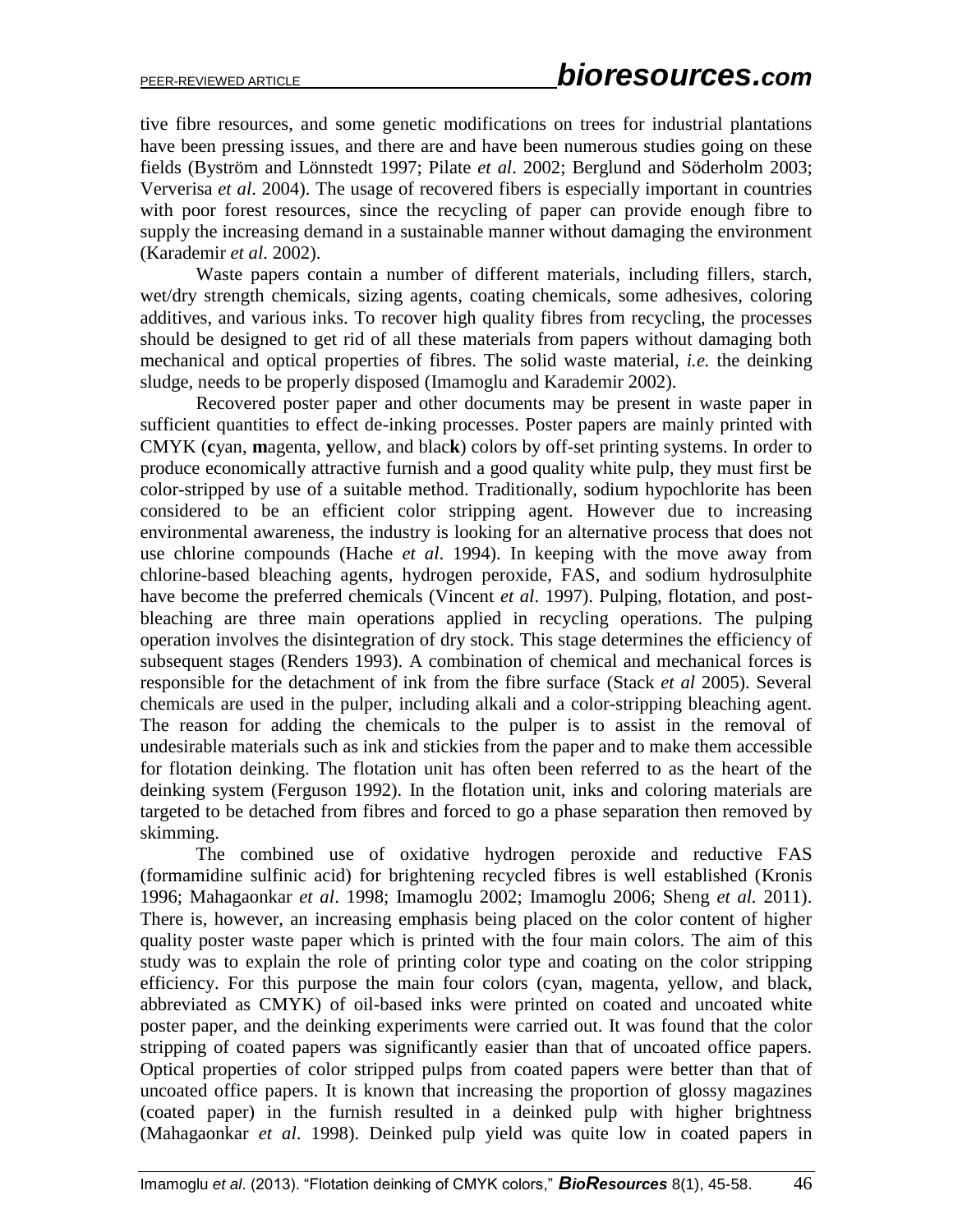comparison to uncoated papers, since coating pigments were lost during the flotation process. In addition, cyan colour was found to be the most difficult of the four printing inks to be stripped out.

### **EXPERIMENTAL**

### **Printing**

Sheets used in this study were 90 g/m<sup>2</sup> alkali poster papers with the size of 50  $\times$ 70 cm. Both coated and uncoated samples were evaluated. Sheets were printed on a Mitsubishi 3H5ED+TC offset printing machine to one side of the paper surface with the main printing colors of magenta, cyan, yellow, and black. Sun Chemical Uninova Q5777 mineral oil based printing ink was applied according to the ISO 12647-2:2004 standard, and two common drying mechanisms of oxidation-polymerisation and absorption were used. The percentage of uniform surface printed was 100%. Print density measurements on printed paper were done with a Gretag Macbeth SpectraEye device. Ash content (Tappi T211) and some properties of base and printed papers were measured according to the applicable standards, and results are listed in Table 1.

| Paper    | Printing Color   | Print Density | Paper Thickness<br>$(\mu m)$ | $\underline{\iota}^*$ | ă       | $\vec{b}$ | with UV filter<br>$(96)$<br><b>Brightness</b> | without UV filter<br>Brightness<br>$($ %) | Whiteness<br>(%)<br>UE | Content<br>(%)<br>Ash |
|----------|------------------|---------------|------------------------------|-----------------------|---------|-----------|-----------------------------------------------|-------------------------------------------|------------------------|-----------------------|
| UnCoated | <b>UnPrinted</b> |               | 110                          | 93.74                 | 3.4     | $-13.7$   | 87.45                                         | 103.56                                    | 146.94                 | 26.42                 |
|          | Magenta          | 1.23          |                              | 52.06                 | 49.4    | $-5.8$    | 20.57                                         | 22.85                                     | 58.75                  |                       |
|          | <b>Black</b>     | 1.32          |                              | 36.48                 | 0.6     | 1.8       | 8.44                                          | 8.73                                      | $-8.43$                |                       |
|          | Yellow           | 1.32          |                              | 80.97                 | 6.9     | 69.4      | 10.38                                         | 11.19                                     | $-257.40$              |                       |
|          | Cyan             | 1.12          |                              | 56.95                 | $-22.7$ | $-38.9$   | 56.29                                         | 58.45                                     | 285.11                 |                       |
| Coated   | <b>UnPrinted</b> |               | 70                           | 93.90                 | 2.0     | $-9.4$    | 83.98                                         | 97.60                                     | 127.94                 | 40.10                 |
|          | Magenta          | 1.79          |                              | 41.73                 | 64.8    | $-5.1$    | 12.60                                         | 13.79                                     | 49.82                  |                       |
|          | <b>Black</b>     | 1.99          |                              | 15.88                 | $-0.2$  | $-1.0$    | 2.13                                          | 2.19                                      | 18.23                  |                       |
|          | Yellow           | 1.65          |                              | 78.53                 | 9.8     | 93.0      | 3.55                                          | 3.69                                      | $-327.60$              |                       |
|          | Cyan             | 1.61          |                              | 54.25                 | $-30.4$ | $-43.1$   | 56.75                                         | 57.98                                     | 320.39                 |                       |

**Table 1.** Some Properties of Base and Printed Papers

## **Pulping**

100 g oven-dry papers for each process were cut into  $2.5 \times 2.5$  cm squares and transferred into the 2 L capacity laboratory pulper (Micro-Maelstrom) (Fig. 1). Temperature in the pulper was set at 40  $^{\circ}$ C, and the consistency was adjusted to 15% by adding a calculated amount of hot water. Samples were allowed to wait for 5 minutes to become wet and swollen, and then 10 minutes of pulping was done with or without bleaching chemical agent. Reductive (FAS) and oxidative  $(H_2O_2)$  agents were used with a certain formula as bleaching chemical agents. Three main processes, namely pulping without chemicals, pulping with a reductive bleaching agent followed by flotation, and finally pulping with an oxidative bleaching agent followed by flotation were established. In order to understand the changes of values, some optical properties of printed or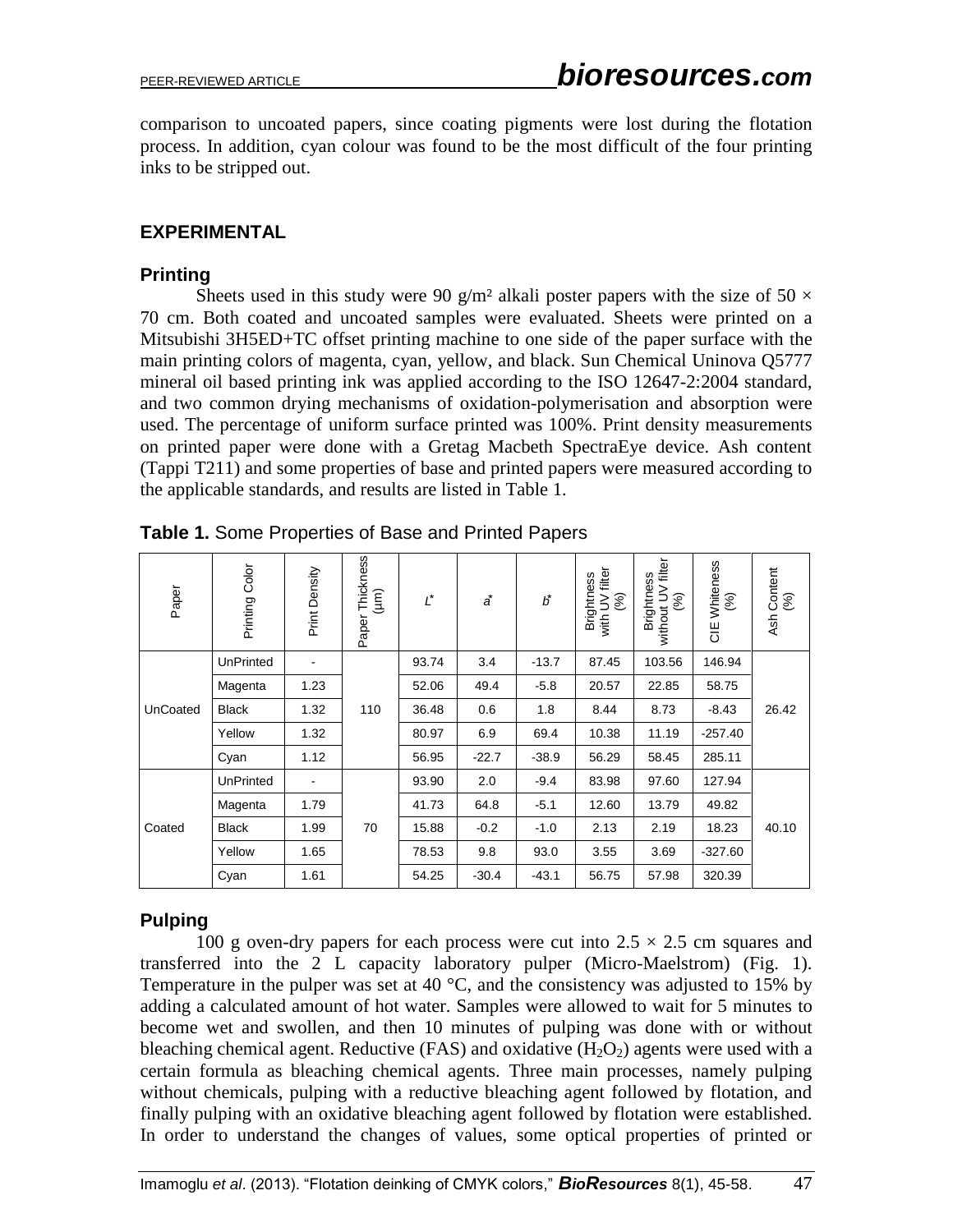unprinted base paper were measured. Alkalinity, to facilitate ink release by swelling the fibres and by saponification of the ink binders, was provided with NaOH. Hydrogen peroxide stabilisation was provided by use of sodium silicate. The quantities of the chemicals charged in the deinking formulations were calculated as a percentage of the o.d. weight of paper fed to the pulper. The chemical composition of the suspension was maintained at a constant level for each of the trials in pulping. Charged chemicals based on dry paper for OxiP process were; 1 wt.% $H_2O_2 + 2$  wt.% NaOH + 2 wt.% Na<sub>2</sub>SiO<sub>3</sub> and for RedP process were; 0.5 wt.% FAS  $+$  0.25 wt.% NaOH. The pH values of pulp suspensions were measured (Table 2) at the beginning (pH-1), at the end of the pulping (pH-2), and at the end of the flotation (pH-3).

|          | pH Measurements |       |                                        |                                        |  |  |  |
|----------|-----------------|-------|----------------------------------------|----------------------------------------|--|--|--|
| Paper    | Pulping         |       | <b>Reductive Pulping</b><br>+Flotation | <b>Oxidative Pulping</b><br>+Flotation |  |  |  |
|          | pH-1            | 7.54  | 9.25                                   | 11.82                                  |  |  |  |
| UnCoated | $pH-2$          | 11.75 | 7.14                                   | 11.33                                  |  |  |  |
|          | $pH-3$          | 11.49 | 10.44                                  | 7.35                                   |  |  |  |
|          | pH-1            | 7.80  | 9.35                                   | 11.93                                  |  |  |  |
| Coated   | $pH-2$          | 11.88 | 7.20                                   | 11.55                                  |  |  |  |
|          | $pH-3$          | 11.78 | 10.50                                  | 7.55                                   |  |  |  |

**Table 2.** pH Measurements of Process



**Fig. 1.** Micro-Maelstrom pulper rotor (a), pulping process (b), and flotation process (c)

#### **Flotation**

A prepared pulp suspension was transferred into a 10 L capacity Degussa Flotation Cell (Fig. 1). A calculated amount of calcium chloride  $(CaCl<sub>2</sub>)$  was dissolved in hot water and poured into the flotation cell to adjust water hardness to 10 °dH. Based on dry paper 1 wt.% industrial soap (Olinor-RS 4200 mixed fatty acid) emulsion was also added to the flotation unit before starting the mixer engine. The consistency of the pulp suspension in the flotation cell was adjusted to 1% by adding enough hot water at 40  $^{\circ}$ C.

Mixing with a perforated disc (100 mm radius) at 1450 rpm was maintained in the flotation cell. 2.5 L/min regulated airflow was maintained to the base of flotation cell just under the perforated mixing cell, which generated bubbles, removing inks from the suspension. A good phase separation was achieved, resulting in a colored, foamy froth on the surface of the suspension. The flotation was sustained for 10 minutes, during which time the froth was removed every 20 seconds with a scraper.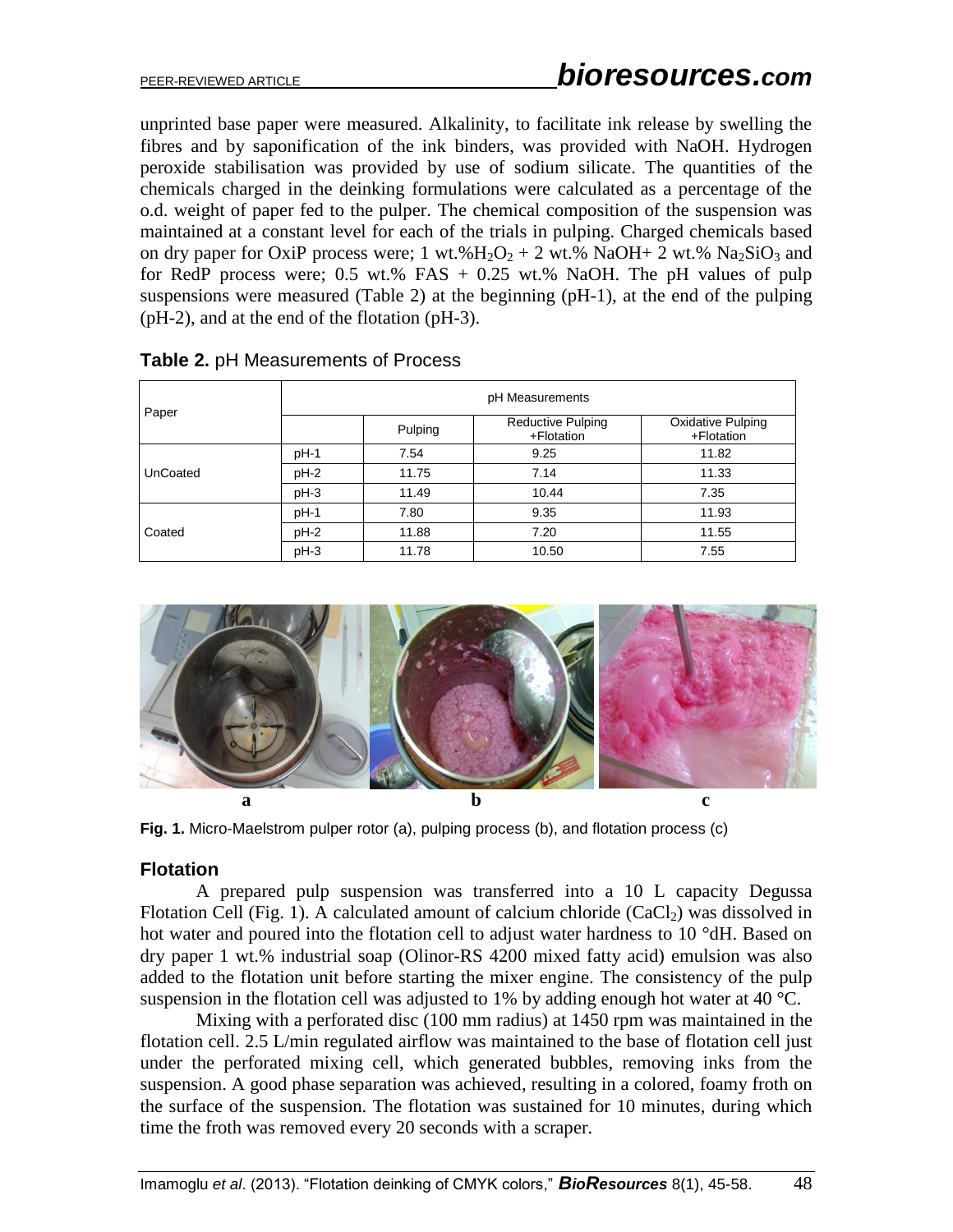## **Preparing Pads and Optical Test**

Deinked pulp was taken from the flotation cell and put in a Degussa thickening cell to remove waters remained from the flotation process. The mixture was drained through a 200-mesh wire screen in the thickening cell. Finally, dry matter of thick pulp, which was around 30% consistency, was determined and stored in the refrigerator at <4°C until used. The ash content of deinked pulps and rejects were determined according to TAPPI Method 211-om93. Total yield was calculated for each of the trials based on dry paper fed into the pulper (Table 3).

|            |                | Pulping<br>without chemical |                    | Reductive Pulping<br>+Flotation |                    | <b>Oxidative Pulping</b><br>+Flotation |                    |
|------------|----------------|-----------------------------|--------------------|---------------------------------|--------------------|----------------------------------------|--------------------|
| Paper used | Printing color | Pulp yield<br>(%)           | Ash content<br>(%) | Pulp yield<br>$(\%)$            | Ash content<br>(%) | Pulp yield<br>(%)                      | Ash content<br>(%) |
|            | UnPrinted      | 99,85                       | 20.69              | 91.91                           | 19.82              | 90.79                                  | 19.21              |
|            | Cyan           | 99,62                       | 18.85              | 75.13                           | 5.27               | 73.79                                  | 4.85               |
| UnCoated   | Magenta        | 99.73                       | 17.42              | 73.37                           | 5.81               | 73.79                                  | 4.85               |
|            | Yellow         | 99,95                       | 17.88              | 72.89                           | 7.75               | 70.75                                  | 4.70               |
|            | <b>Black</b>   | 99,00                       | 18.00              | 73.73                           | 10.05              | 73.32                                  | 6.55               |
|            | UnPrinted      | 96,74                       | 32.23              | 83.39                           | 33.78              | 60.99                                  | 11.23              |
|            | Cyan           | 99,88                       | 36.47              | 48.16                           | 7.97               | 49.93                                  | 4.85               |
| Coated     | Magenta        | 99,82                       | 31.84              | 49.55                           | 8.08               | 52.82                                  | 4.26               |
|            | Yellow         | 99,00                       | 36.00              | 48.50                           | 6.65               | 51.09                                  | 2.23               |
|            | <b>Black</b>   | 99,00                       | 37.86              | 51.59                           | 8.68               | 54.16                                  | 4.18               |

**Table 3.** Pulp Yield and Ash Content of Processed Pulp

Filter pads for optical tests of treated pulps were prepared in accordance with the modified INGEDE-1 method. A specified amount of thickened pulp was initially mixed with deionized water in a beaker with mild mixing for 2 minutes. The consistency of the fibre suspension was then set at 0.3% by adding more water, and the pH of the suspension was adjusted to 7. Prepared pulp suspension was filtrated over black filter to evaluate pad with the basis weight 225 g/m<sup>2</sup>, followed by drying at 95 °C for 10 minutes with the drying unit of a Rapid Köthen handsheet machine.

Brightness of filter pads was measured according to Tappi T 452 om-98 standards under a 457 nm wavelength. Measurements were done using a UV filter to avoid the disturbance of residual materials having some fluorescence effects. Color measurements of filter pads were achieved according to Tappi T 527-om 94 method, giving *L*\*, *a*\*, *b*\* values and Color difference (Δ*E*\*). Finally, filter pads CIE whiteness was determined in accordance with TAPPI Method T 562 pm-96, giving CIE (Commission Internationale de I'Eclairage) values.

## **RESULTS AND DISCUSSION**

#### **Printing and Pulping**

Filler content in uncoated and coated office papers was found to be 26.42% and 40.10%, respectively. In general, fillers in office papers are distributed in the inner structure of the sheet matrix. In the case of coated papers, most of the mineral content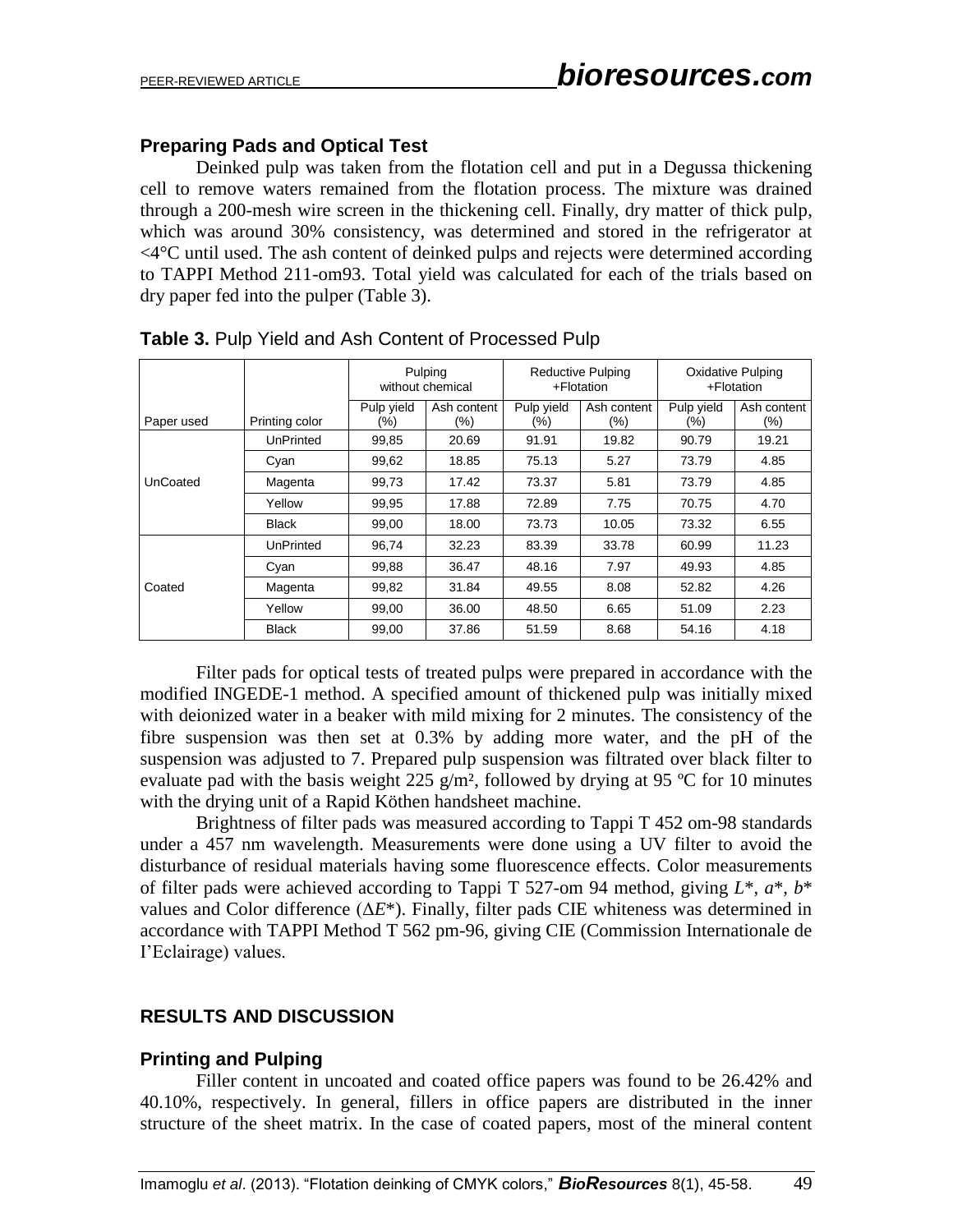actually is present near the sheet surface, together with other coating ingredients such as starch, binders, and so on. Therefore, coated papers have smoother surfaces and lower air permeability compared to uncoated sheets. Micro-capillary structures of such papers also differ remarkably. All these factors significantly affect the behaviours of liquid droplets over paper surfaces (Aydemir 2010) and the interaction between paper and inks (Aydemir *et al*. 2010). Printing ink consists of pigments, carrier (water, oil, or solvent), and binders. Carrier medium of an ink droplet over a coated paper surface was reported to be absorbed at a faster speed due to higher micro capillarity in the coated layers (micro-capillaries between filler particles). It was also reported that deeper troughs on the paper surface led to the deeper penetration of UV curing ink pigments (Li 2011). In this case, pigments would not get deep inside the coated layers, but actually stay near the paper surfaces, which give higher print density with less ink consumption. Ink penetration, on the other hand, can be deeper in the uncoated papers compared to that of coated sheets if no sizing agents interfere with the mechanism (Aydemir *et al*. 2010; Karademir and Hoyland 2003). These reports suggest that printing of coated papers can be done at a faster speed with less ink consumption. It was also suggested that pigments over the coated papers actually accumulate mostly in the coating layers, between fillers, and have fewer chances to face with fibres in the sheet structure.

During pulping process, the fillers in sheets get separated from fibres matrix and then in the flotation process separated fillers and other contaminant are removed with froth, leading to lower yield at the end. Therefore, the amount of filler lost is larger in the process of coated papers because of having more mineral content.

#### **Optical Properties**

Brightness of pulps was measured according to Tappi T 452 om-98 method with and without using a UV filter. Figure 2 shows that the brightness of evaluated pads made from coated paper increased as a result of pulping and flotation treatments.

When using a UV filter, the brightness value of unprinted coated samples showed no significant changes due to the processing. By contrast, when no UV filter was used (*i.e.* standard brightness measurements), the brightness value of same samples were found to be decreased at the end of pulping process from 97.60% to 94.87 % because of the removal of some optical brightening agent.

Cyan printed samples gave a higher brightness than all other printed samples. This result was thought to be due to the reflective ingredient present in the cyan ink used. Since brightness levels were measured according to TAPPI Official Test Method T525 om-92, which is a measure of diffuse reflectance at 457 nm (*i.e.* a blue light reflectance), cyan or blue printed papers gave naturally higher brightness levels. It is well known that the higher the blue-light reflectance generally the whiter the products will appear.

Magenta-printed coated paper was seen to be recovering its brightness at the end of process better than other printed coated papers did, except for the cyan-printed paper.

Figure 3 shows the development in the pulp brightness of all printed, uncoated papers. The range of increase is similar to that of uncoated samples, but the final brightness values of coated papers were remarkably better than those of uncoated office papers (Figs. 2 and 3).

Brightness values of both uncoated and coated papers printed in yellow, magenta, and black were plotted against treatments they received in the same graph, as seen in Fig. 4. It clearly reflects the effects of coating on deinking processes. Printing inks seem to be separated and removed easily from coated sheets giving higher recovery in pulp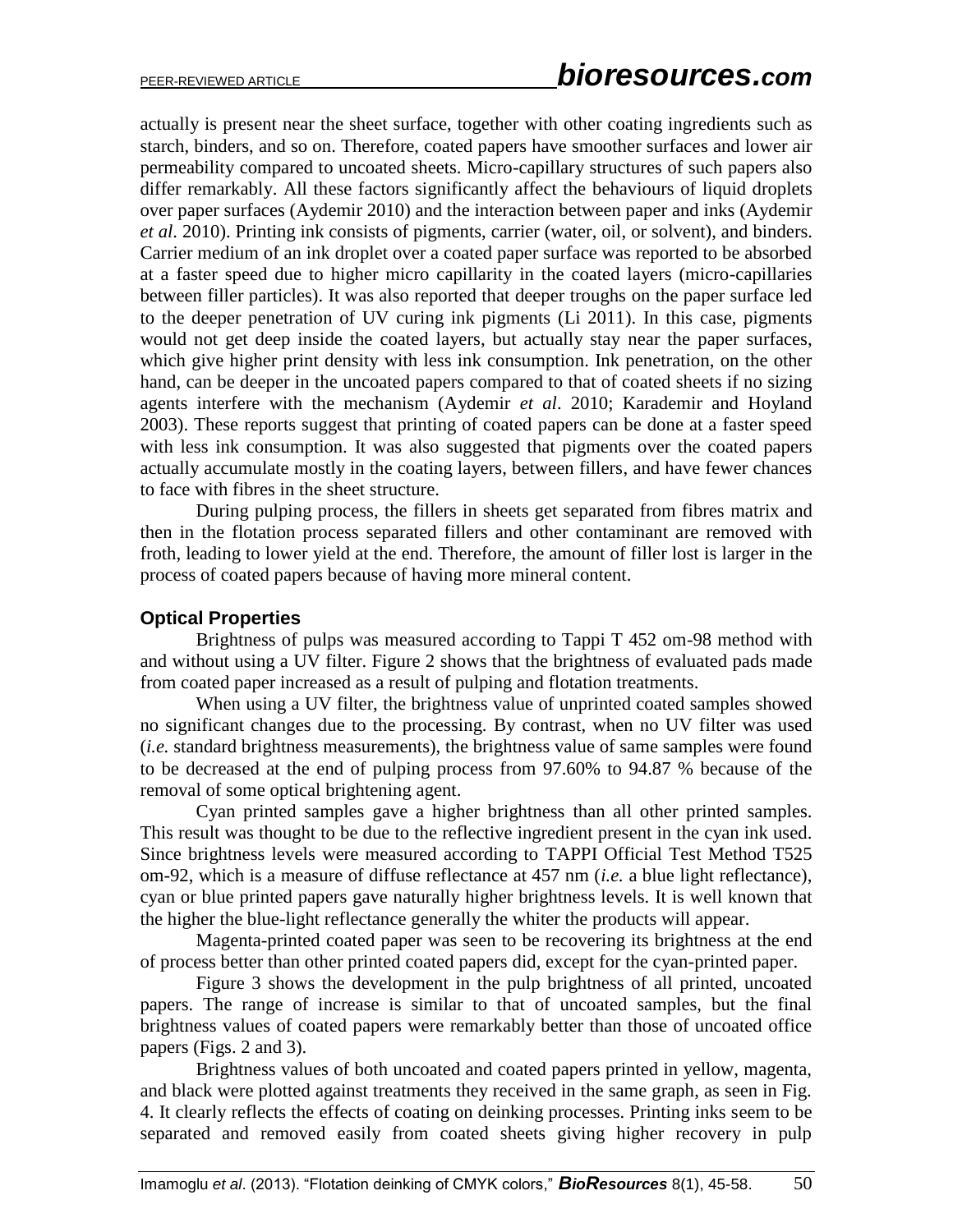brightness. Inks in uncoated office papers are attached to fibres to some extent and exhibited some resistance against deinking. Therefore, residual inks in pulps of uncoated papers were expected to be higher, leading to a lower brightness value.



**Fig. 2.** Effects of processes on the brightness of coated papers



**Fig. 3.** Effects of processes on the brightness of uncoated office papers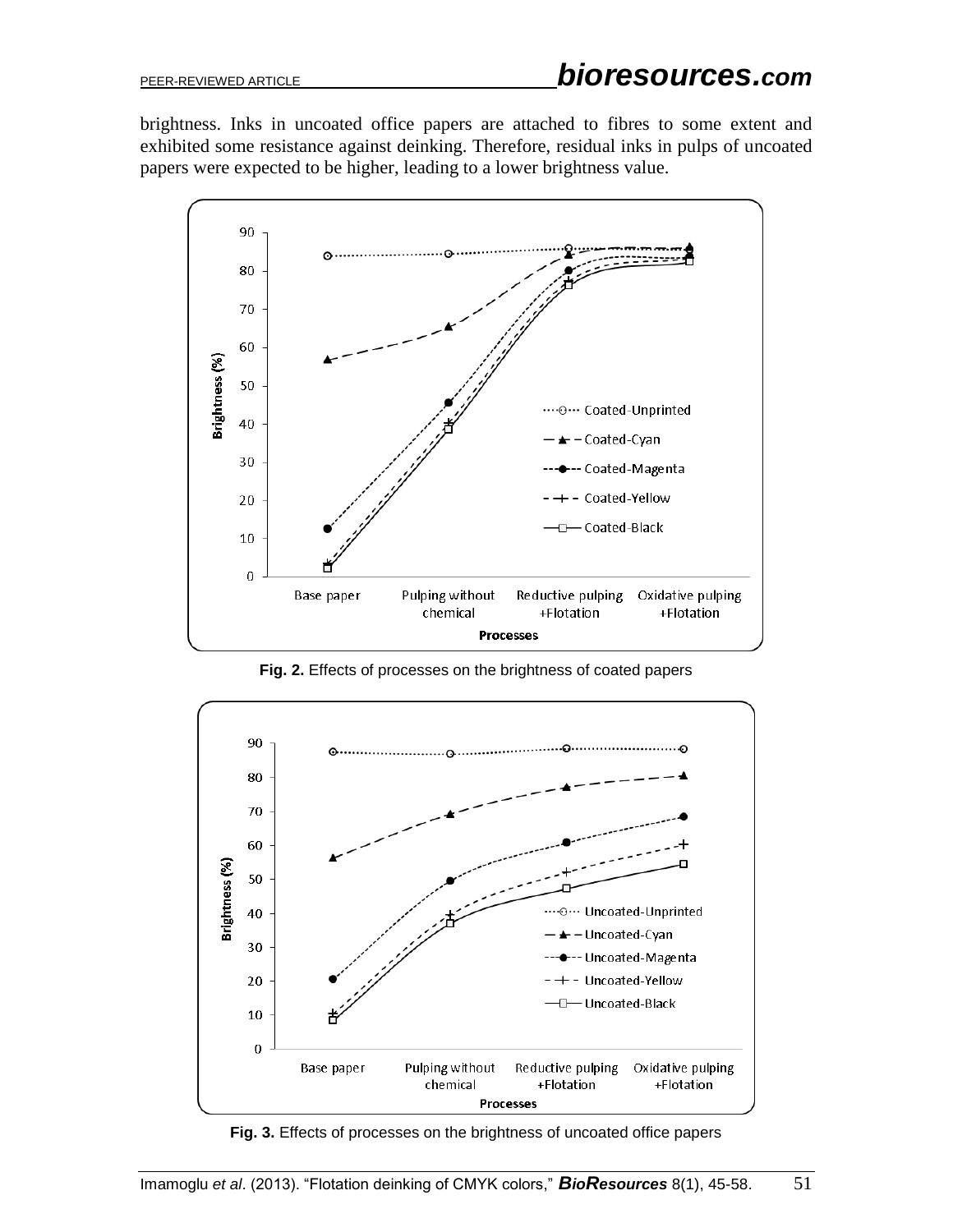All tests strongly indicated that deinking of coated papers gave better results than uncoated office papers in terms of final brightness of pulps. As clearly seen, the pulp yield was lower for coated papers than uncoated papers due to high filler content.

Sometimes the brightness of pulp is inadequate to explain how the colors are removed from pulp. For this reason CIE *L*\* *a*\* *b*\* values of pulps should be considered.



**Fig. 4.** Coated papers showing better recovery of brightness

Figure 5 shows the effects of pulp treatment on CIE *a*\* and *b*\* values of magentacolor papers. Positive values of CIE *a*\* represent the red color of paper. Pulping stages decreased the CIE *a*\* value of coated magenta paper from 64.8% to 17.2% and CIE *a*\* values of uncoated magenta-printed paper from 49.4% to 17.3%. Color removal of coated paper is always higher than uncoated paper because color pigments are present on the coating surface and are more easily dispersed in water compared to fibres. After the FASreinforced pulping and flotation stages, the CIE *a*\* value of coated magenta paper and uncoated magenta paper decreased to 4.9% and 13.6%, respectively. Hydrogen peroxidereinforced pulping and flotation stages further decreased the CIE *a*\* values of the aforementioned samples down to 3.6% and 10.9%. In short, hydrogen peroxide was more effective than FAS relative to magenta color removal.

CIE  $b^*$  values at the negative coordinate, namely the blue color of paper, was increased by magenta color removal. This situation explains the highest increase in brightness (blue band 457 nm) of paper (approximately from 20% to 75%).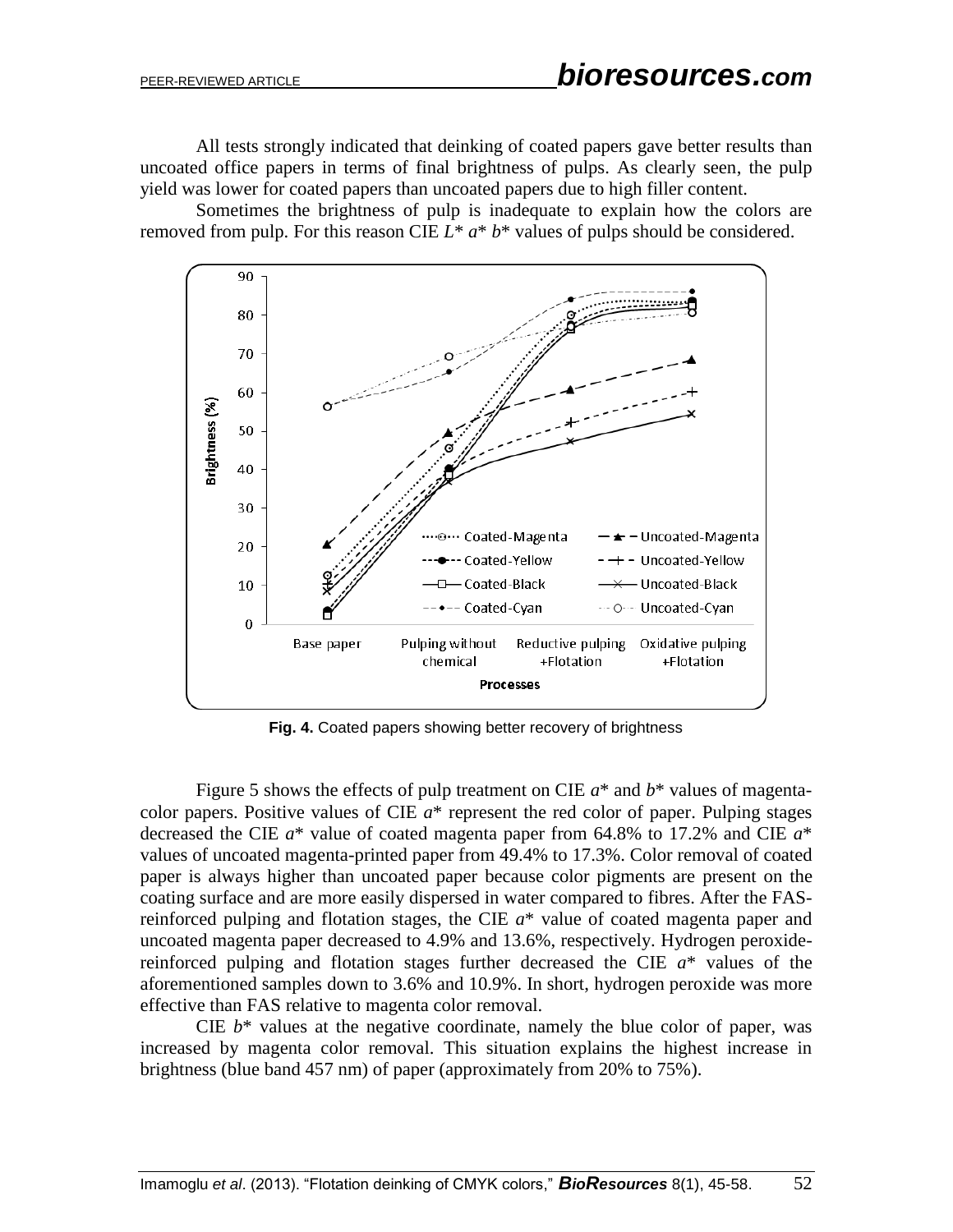

**Fig. 5.** The effects of pulp treatment on CIE *a*\* and *b*\* values of magenta color papers

Figure 6 shows the effects of pulp treatment during recycling on CIE *a*\* and *b*\* values of yellow-color papers. Positive values of CIE *b*\* indicate the yellow color of paper. Recycling processes decreased the yellowness of pulps. After flotation stages, the yellowness of pulps was decreased to sub-zero, and hydrogen peroxide was more effective than FAS on yellow color removal. CIE *a*\* values at positive direction namely cyan color was decreased along with the yellowness.



**Fig. 6.** The effects of pulp treatment on CIE *a*\* and *b*\* values of yellow color papers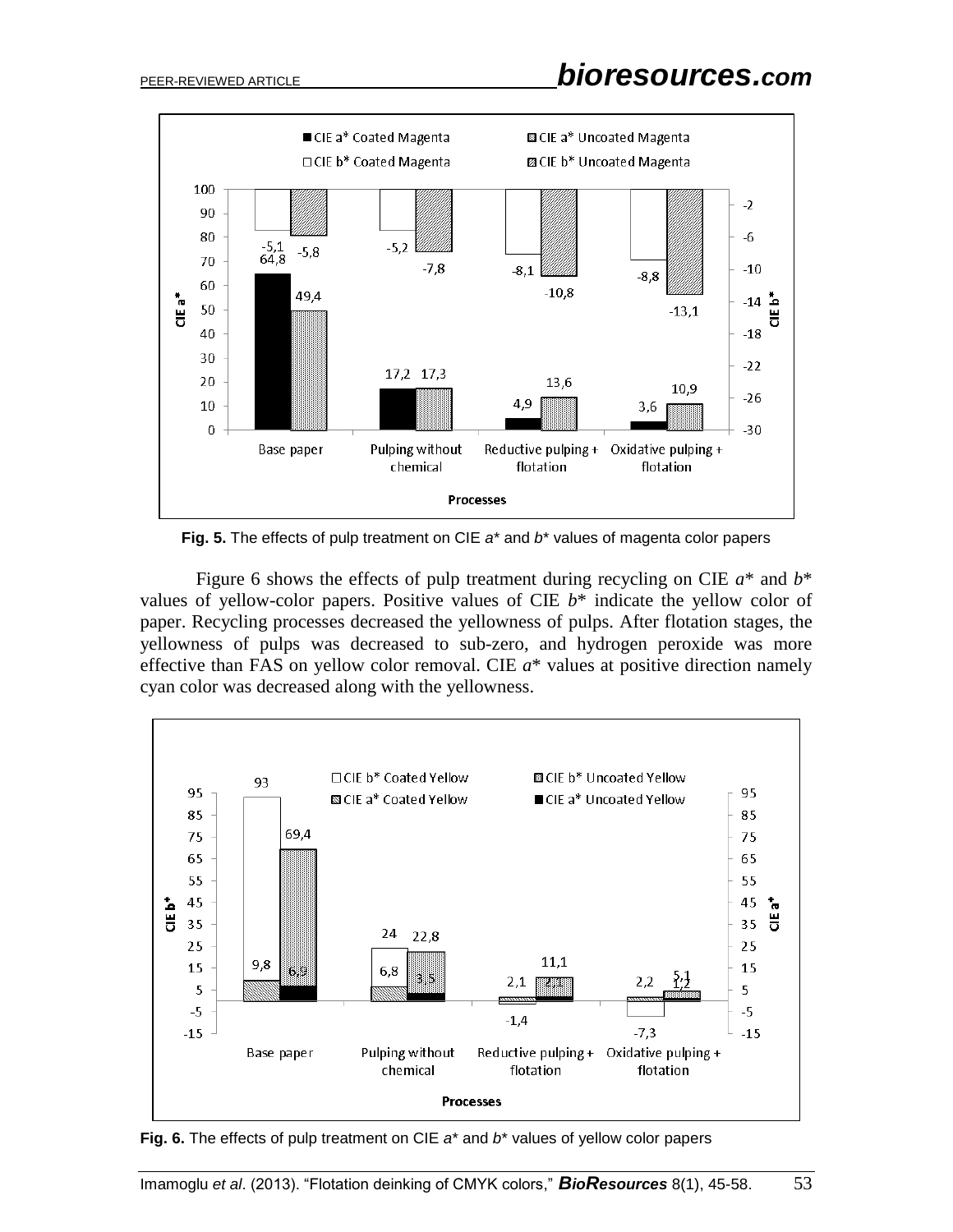Figure 7 shows the effects of pulp treatment during recycling on CIE *b*\* and *a*\* values of cyan color papers. CIE  $b^*$  at negative position indicates blue and CIE  $a^*$  at negative position indicates green color. With pulping and deinking stages, the blue and green color contents of paper decreased. Hydrogen peroxide and FAS had similar effects on blue color removal from pulp.



**Fig. 7.** The effects of pulp treatment on CIE *a*\* and *b*\* values of cyan color papers



**Fig. 8.** Color removal of cyan, black, magenta, and yellow printed paper according to ∆*E*\*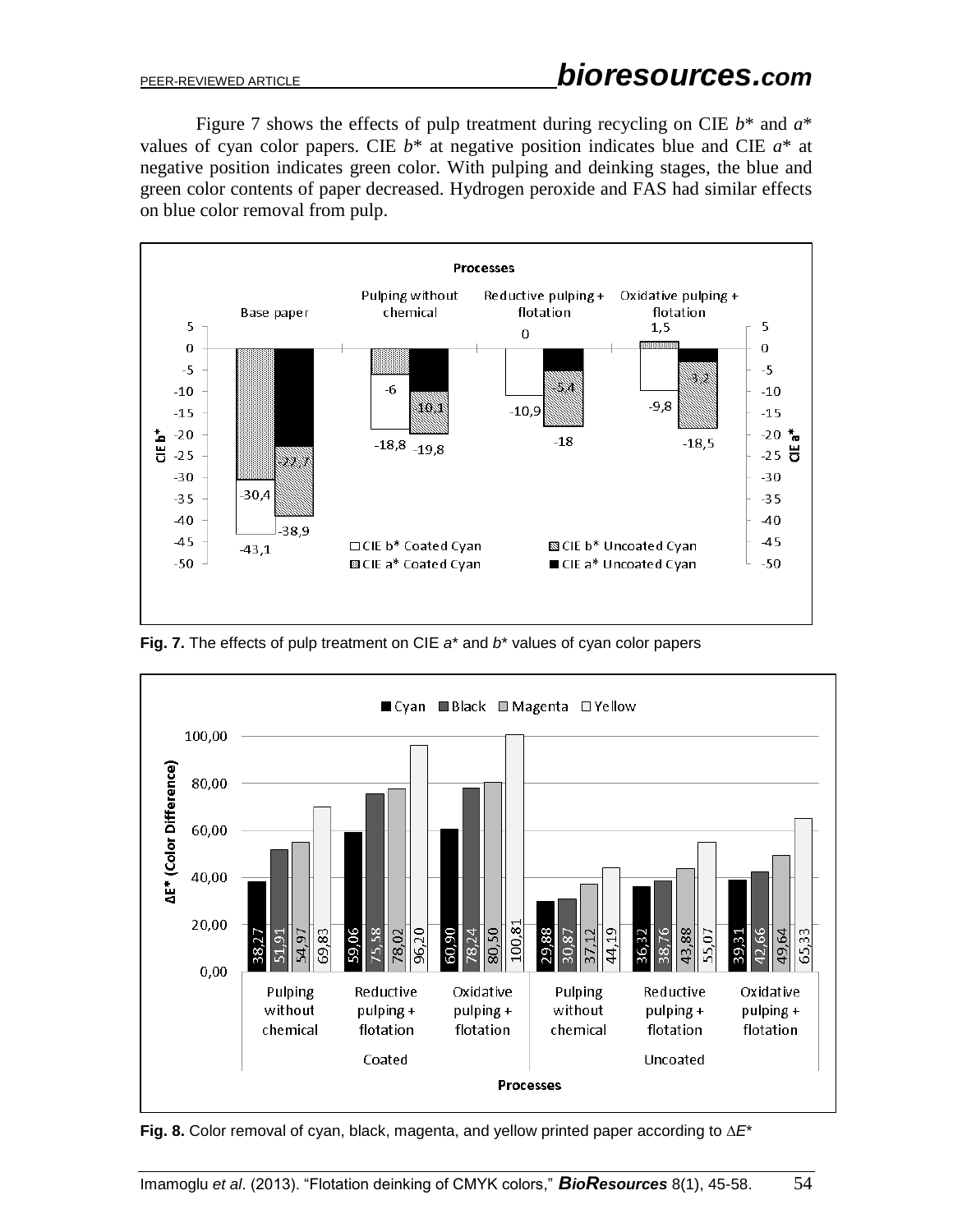When the removal difficulty of yellow, cyan, magenta, and black color printed papers were compared according the Δ*E*<sup>\*</sup> values (Total Color Difference (T 527 om-94):  $\Delta E^* = ((\Delta L^{*2}) + (a^{*2}) + (b^{*2}))^{1/2}$ , yellow color was removed easily, but the cyan and black colors were more stable than the other colors, as shown in Fig. 8.

Changes on CIE whiteness (CIE *W*) and lightness (CIE *L*\*) values of both uncoated and coated papers as a result of treatments were analyzed. Just some values of black printed samples are displayed in Fig. 9. It can be seen that recovery of measured parameters and final values were distinctly better for coated samples. It is again stressing that more physical and chemical attachments between ink components and fibers were developed in uncoated papers, which made the deinking of such papers more difficult, giving lower optical values than coated papers gave (Fig. 9).



**Fig. 9.** Changes on some optical properties of black printed uncoated and coated papers

Pictures of control samples for uncoated papers printed in black, fibre mat after first pulping and fibre mat after final bleaching are displayed in Fig. 10 below.



**Fig. 10.** Black printed uncoated paper (a), after pulping (b), and final flotation (c)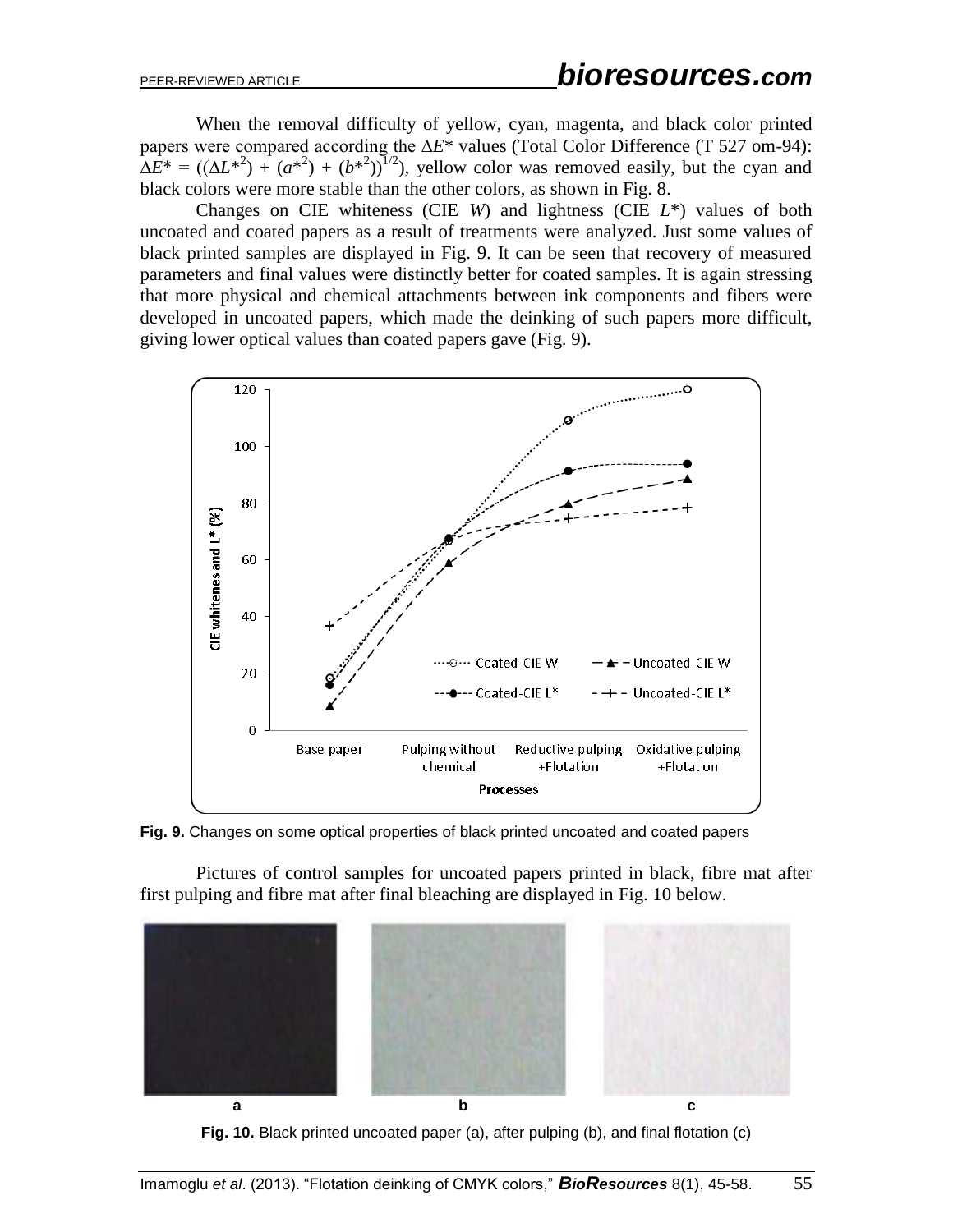## **CONCLUSIONS**

As the content of colored paper in raw furnish increases, its price decreases. So while post-consumer mass-printed colored poster paper represents an economically attractive furnish, it must first be color-stripped or removed by a suitable method to produce a good quality white pulp. This study has led us to the following conclusions:

- 1. Color-stripping of coated papers was easier than uncoated poster papers. The coating layer took up most of the ink component and, in a sense, did not let them contaminate the fibres.
- 2. During pulping with reductive and oxidative bleaching agents, most of the inks and colorant components were removed with coating layers, and the resultant pulps exhibited better optical properties than pulps from uncoated poster papers.
- 3. Yield was expectedly lower for coated papers due to lost mineral content. It was seen that during the flotation process most of the fillers and coating pigment materials were removed with froth. 25% and 50% yield loss was calculated for uncoated printed and coated printed samples, respectively.
- 4. In terms of optical values, oxidative treatment was more effective than reductive treatment.
- 5. Ideally to evaluate good quality white pulp, cyan-color printed paper and coated paper, whatever its printing color, should not be excluded from furnishes.
- 6. Cyan-printed samples gave a higher brightness than all other printed samples. It was thought to be the reflective ingredient present in the cyan ink used. Since brightness levels were measured according to TAPPI Method T525 om-92, which is a measure of diffuse reflectance at 457 nm (*i.e*. a blue light reflectance), cyan or blue printed paper gave a naturally higher brightness level.

## **ACKNOWLEDGMENTS**

This research was carried out under the Project (No:106M292) granted by The Scientific and Technological Research Council of Turkey (TUBITAK). The authors sincerely thank TUBITAK for this support.

## **REFERENCES CITED**

- Aydemir, C., Karademir, A., and Imamoglu, S. (2010). "Effects of filler content and coating on the water and oil-based ink interactions with paper surface," *Int. J. Polym. Mater.* 59(11), 891-901.
- Aydemir, C. (2010). "Time-dependent behavior of a sessile water droplet on various papers," *Int. J. Polym. Mater.* 59(11), 387-397.
- Byström, S., and Lönnstedt, L. (1997). "Paper recycling: Environmental and economic impact," *Resour Conserv Recycl*. 21(2), 109-127
- Berglund, C. and Söderholm, P. (2003). "An econometric analysis of global waste paper recovery and utilization," *Environ Resour Econ*. 26(3) 429-456.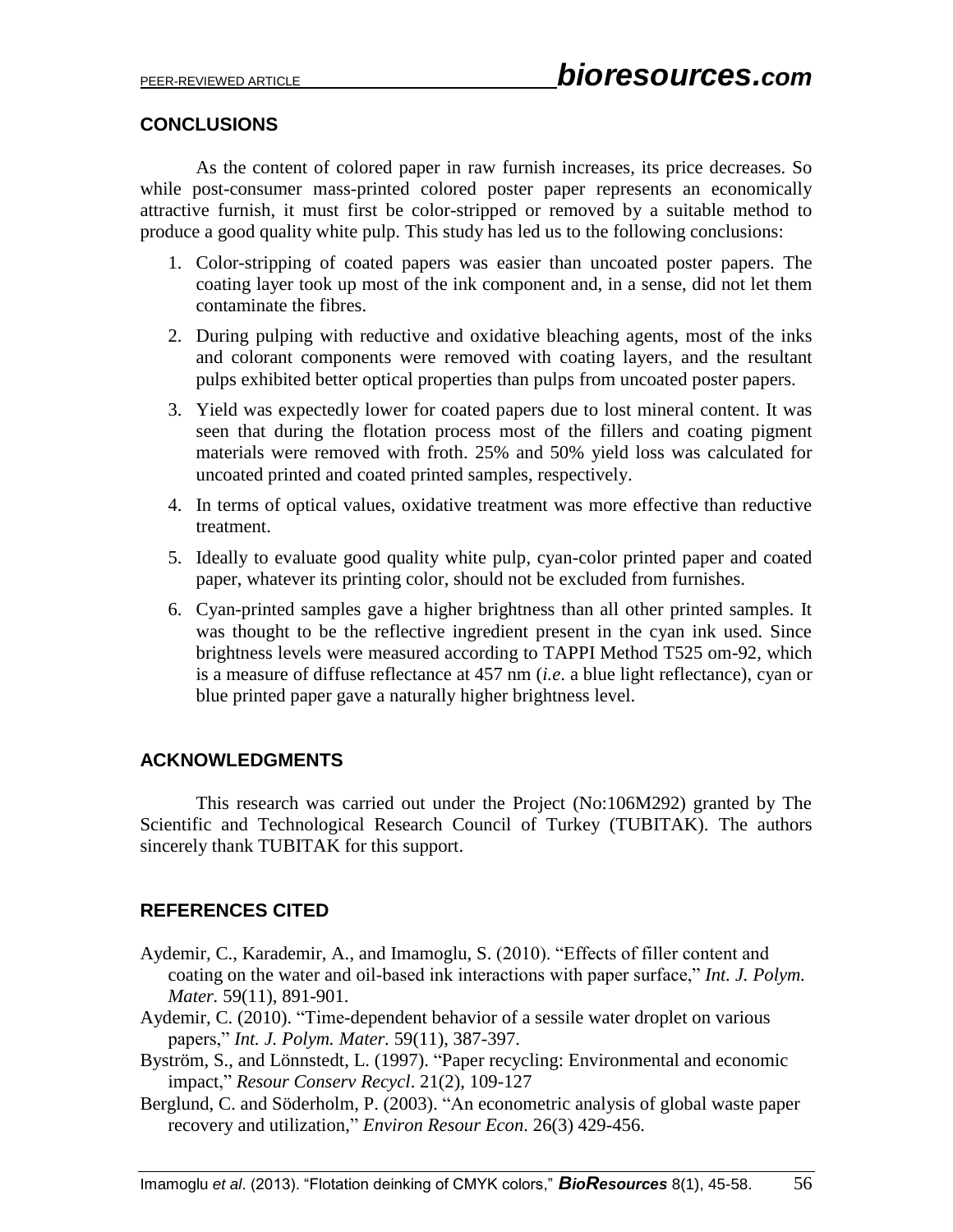- Copur, Y., Tozluoglu, A., and Karademir, A. (2007). "Pulping of licorice (*glycyrrhizin glabra*): An alternative raw material to produce pulp," *Cell. Chem. Technol*. 41(2-3), 155-159.
- FAO (2011). *Statistical Database for Pulp & Paper Industries*, (www.apps.fao.org) Food and Agriculture Organization.
- Ferguson, D. L. (1992). "Deinking chemistry: Part 1," *Tappi Journal* 75(7)*,* 75-81.
- Hache, M. J. A., Brungard, J. R., Munroe, D. C., and Teoderescu, G. (1994). "The color stripping of office wastepaper with sodium hydrosulphite," *Pulp Pap- Canada* 95(12), 120-125.
- Hurter, R. W., and Riccio, F. A. (2006). "Why CEOS don't want to hear about nonwoods – or should they?" In TAPPI Proceedings. NA Nonwood Fiber Symposium, pp.1-11, Atlanta, GA, USA.
- Imamoglu, S. (2002). *Bleaching of Waste Paper with Formamidin Sülfinik Acid (FAS),* PhD Thesis, Istanbul University, Institute of Science, Istanbul.
- Imamoglu, S., and Karademir, A. (2002). "The characterization and disposal methods of the flotation deinking sludge in the recycled fiber mill," In: *Appropriate Environmental and Solid Waste Management and Technologies for Developing Countries*, Vol. 3, G. Kocasoy (ed.), ISWA International Congress 2002-Istanbul, pp.1493-1500,
- Imamoglu, S. (2006). "Deinkability efficiency of waste office paper printed using a duplicating machine," *Journal of Applied Sciences* 6(9), 2006-2009.
- Karademir, A., and Hoyland, R. W. (2003). "The sizing mechanism of AKD and its effects on paper friction," *Appita Journal* 56(5), 380-384.
- Karademir, A., Imamoglu, S., and Tutus, A. (2002). "Situation of paper based waste in Turkey," In: *Appropriate Environmental and Solid Waste Management and Technologies for Developing Countries*, Vol. 1, G. Kocasoy (ed.), ISWA International Congress, Istanbul, pp. 419-426,
- Kronis, J. D. (1996). "Optimum conditions play major role in recycled fiber bleaching with FAS," *Pulp and Paper* 113-117.
- Li, Y., and He, B. (2011). "Characterizations of ink pigment penetration and distribution related to surface topography of paper using confocal laser scanning microscopy," *BioResources* 6(3), 2690-2702.
- Mahagaonkar, M. S., Stack, K. R., and Banham, P. W. (1998). "The effects of coated magazines on deinking of newsprint after pulping and flotation," *Tappi Journal*  81(12), 101-110.
- Pilate, G., Guiney, E., Holt, K., Petit-Conil, M., LApierre, C., and Leple, J. (2002). "Field and pulping performances of transgenic trees with altered lignification," *Nature Biotechnology* 20, 607-612.
- Renders, A. (1993). "Hydrogen peroxide and related chemical additives in deinking processes," *Tappi Journal* 76(11), 155-161.
- Sheng, M. [Y.](http://www.scientific.net/author/Yong_Sheng_Ma_1), [Wang,](http://www.scientific.net/author/Lin_Tong_Wang_2) T. L., and Sun, [X.](http://www.scientific.net/author/Xian_Hui_Sun) H. (2011). "Preliminary study on high efficiency deinking agent of ONP," *[Applied Mechanics and Materials](http://www.scientific.net/AMM)* 117, 1414-1417.
- Stack, K., Tria, J., and Richardson, D. (2005). "Ink detachment and redeposition in alkali flotation deinking system," *Appita Journal* 58(4), 297-301.
- Tutuş, A., and Karademir, A. (2002). "Production of paper and boards from the agricultural wastes generated in Southeast Anatolian Project Area (GAP)," Proceeding of 4th GAP Engineering Congress, 2, 1327-1332, Şanlıurfa, Turkey.